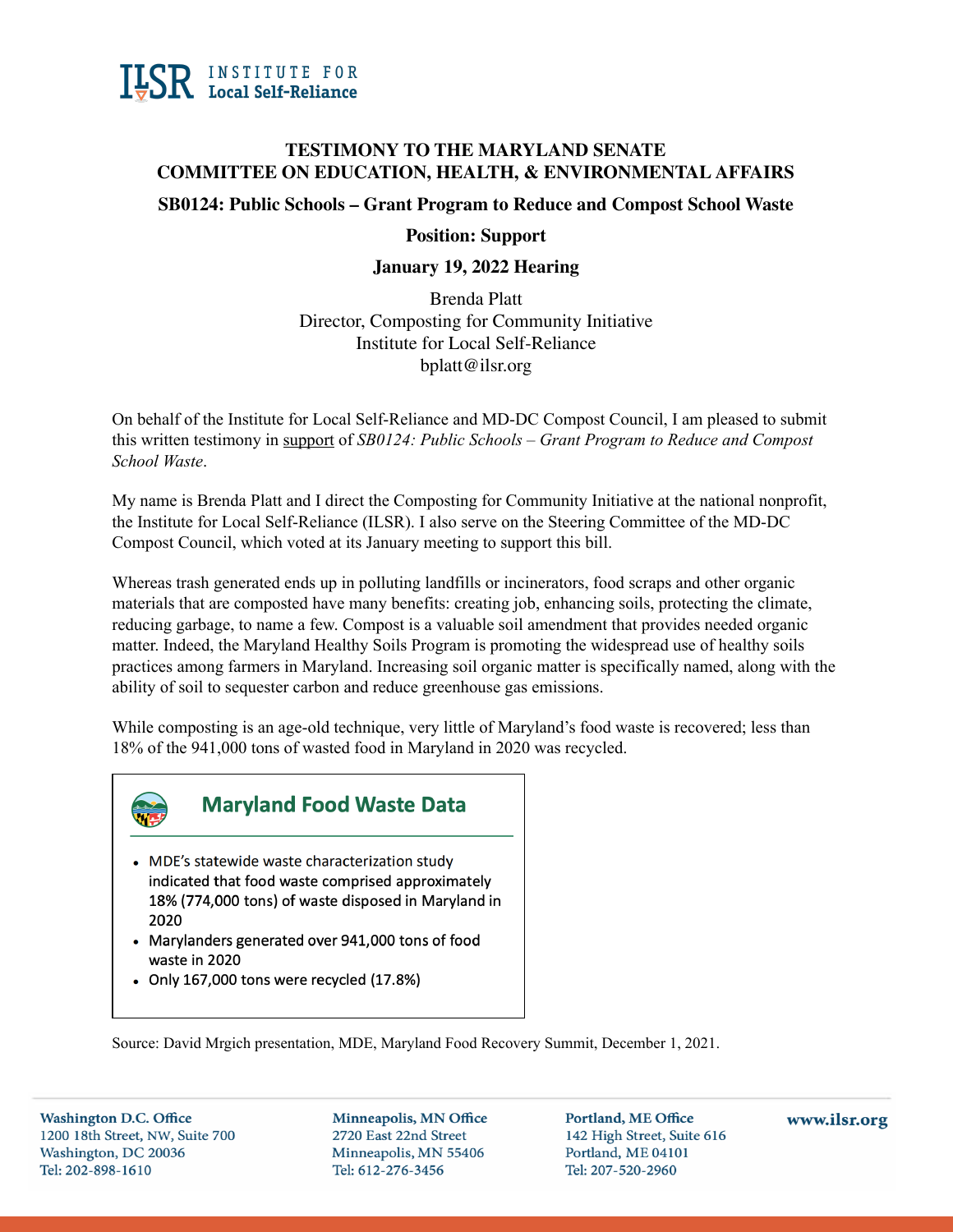

One beauty of composting is that it ranges from small sized (a worm bin in a classroom) and medium sized (such as at farms) to large industrial sites, and everything in between. There is an unprecedented opportunity to spur locally based composting and connect it to soil health, resilient food systems, and climate protection. Small and medium sized sites can scale up to create a robust distributed and diverse infrastructure. See ILSR's Hierarchy to Reduce Food Waste & Grow [Community](https://ilsr.org/food-waste-hierarchy/) (included also as an attachment).

To capitalize on this moment, we need to teach and empower Maryland's next generation – youth and young adults – to reduce wasted food and feed the soil. Schools are vital to teaching and demonstrating how the food we eat and toss is connected to healthy soils and protecting the climate. A \$500,000-per-year grant program will have tangible, immediate, and far-reaching impact. Schools can be the foundation for reducing wasted food and demonstrating local composting, thereby helping to build the culture of food reduction and composting know-how and practice within Maryland communities.

I have been tracking school initiatives to reduce wasted food. (See, for instance, [ILSR's](https://ilsr.org/ilsr-guide-to-composting-onsite-at-schools/) Guide to [Composting](https://ilsr.org/ilsr-guide-to-composting-onsite-at-schools/) Onsite at Schools.) There are countless examples around the country of schools source-separating food scraps for collection to off-site composters. Many schools are composting onsite, engaging students in the process and using the resulting compost to grow food in school gardens. A wide variety of systems are available and there are numerous methods for composting at schools. Not surprisingly, students composting at school can spur home composting as well as participation in municipal and county programs. In addition to composting, many schools have moved away from single-use foodservice ware (like plastic cutlery and disposable trays) and have opted for durable washable ware. I know of schools that have installed refrigerators to enable them to rescue surplus food to donate to those in need. Some school districts have incorporated how to measure and reduce wasted food into their curriculum and hands-on learning activities.

All of these projects require investment. Sadly, few of these model programs are in Maryland. A grant program would accelerate and help replicate such needed programs in our state.

Also worth noting is the importance of outdoor education to student physical and mental health. We now know, for instance, that outdoor education improves student attention and focus for indoor education, and children spending 2 hours outside each day have less myopia. Support for outdoor education is more critical than ever as the covid pandemic morphs into an endemic. Composting typically takes place outside and can be easily integrated into an outdoor education program.

*SB0124: Public Schools – Grant Program to Reduce and Compost School Waste* is noteworthy for creating a grant program that would fund a wide array of programs including education, rescuing edible food, reducing food packaging waste, and building composting infrastructure. Its focus on funding student-led projects is terrific. Many of the school composting projects I have seen are successful because they engage and empower students in the process. Young composters become old composters.

Thank you for taking action on this. I urge you to pass this bill.

**Washington D.C. Office** 1200 18th Street, NW, Suite 700 Washington, DC 20036 Tel: 202-898-1610

Minneapolis, MN Office 2720 East 22nd Street Minneapolis, MN 55406 Tel: 612-276-3456

Portland, ME Office 142 High Street, Suite 616 Portland, ME 04101 Tel: 207-520-2960

www.ilsr.org